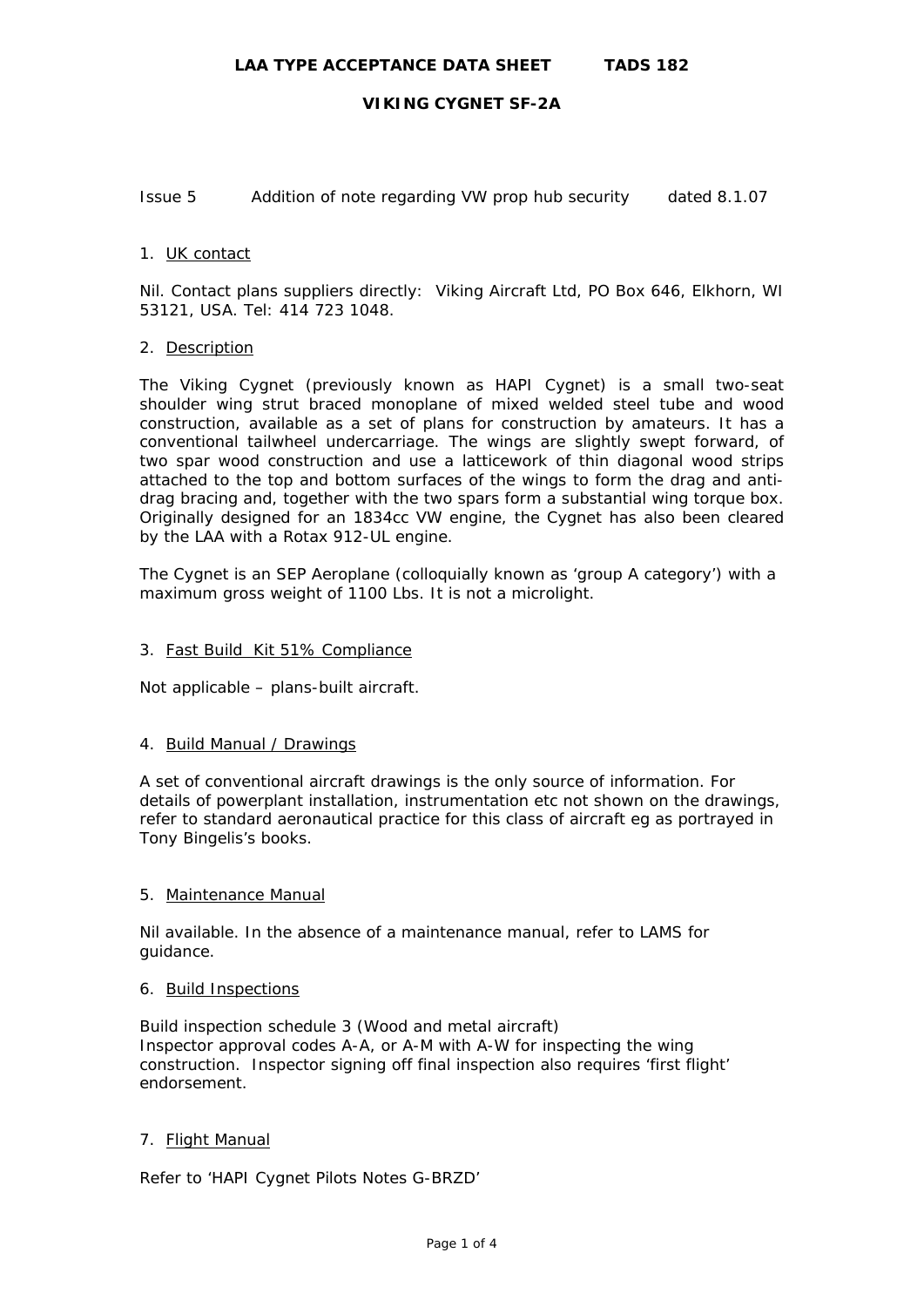# 8. Mandatory Permit Directives

Nil specific to this aircraft type, but note

MPD: 1998-019-R1 Flexible Fuel Tubing Applies to all LAA aircraft

# 9. LAA Mandatory Modifications

- For new-build aircraft, firewall to be manufactured from stainless steel 0.015 inch thick or galvanised steel 0.018" thick per Viking drawing update and Viking letter dated 1.7.99. Alternatively, if original aluminium alloy firewall is fitted, the fireproof properties must be improved by fitting Fibrefax fireproof material behind aluminium firewall.
- An effective artificial stall warner to be fitted
- Elevator trim control to be fitted with ratchet or other means to ensure irreversibility ie pressure on tab must not be able to move the tab control system.

## 10. Service Bulletins

- Nil known for airframe but Viking letter of 1.7.99 alerts builders to change in firewall material (see section 9 above)
- For Rotax 912 series engines, there are many Rotax service bulletins dealing with a variety of important safety topics. Copies of the bulletins applicable to individual engines by engine serial can be downloaded directly from the Rotax website at [http://www.rotax-aircraft-engines.com](http://www.rotax-aircraft-engines.com/) More information is available on [www.skydrive.co.uk](http://www.skydrive.co.uk/)

## 11. Standard Options

N/A

## 12. Special Inspection Points

- With VW engine, design of conversion to be agreed with LAA Engineering as there is no standard design of VW 1834cc conversion. Dual ignition system (of an accepted type) required. LAA VW Engine Build checklist to be completed during build up of engine to record critical measurements. Refer to SPARS section on VW engines. Oil cooler will almost certainly be required, and careful ducting to achieve adequate cylinder cooling. Compression ratio must be set up (usually no more than 8.0:1) using choice of cylinder base shims. Failing to use base shims usually results in excessively high compression ratio and consequent excessively short engine life.
- With VW conversion, if gravity feed is used, check gravity flow from downstream side of carburettor float valve (by removing float chamber bowl or float chamber drain plug) rather than at carburettor fuel inlet. If an automotive carburettor (e.g. Stromberg CD150) is used with gravity feed, the carburettor float valve is often found to provide inadequate or very marginal flow. This is because automotive carburettors are set up for use with a pumpfed installation not gravity feed. The fuel pressure from a pump allows a carb float jet of only about 1.5 mm diameter to be used, this restricts the flow too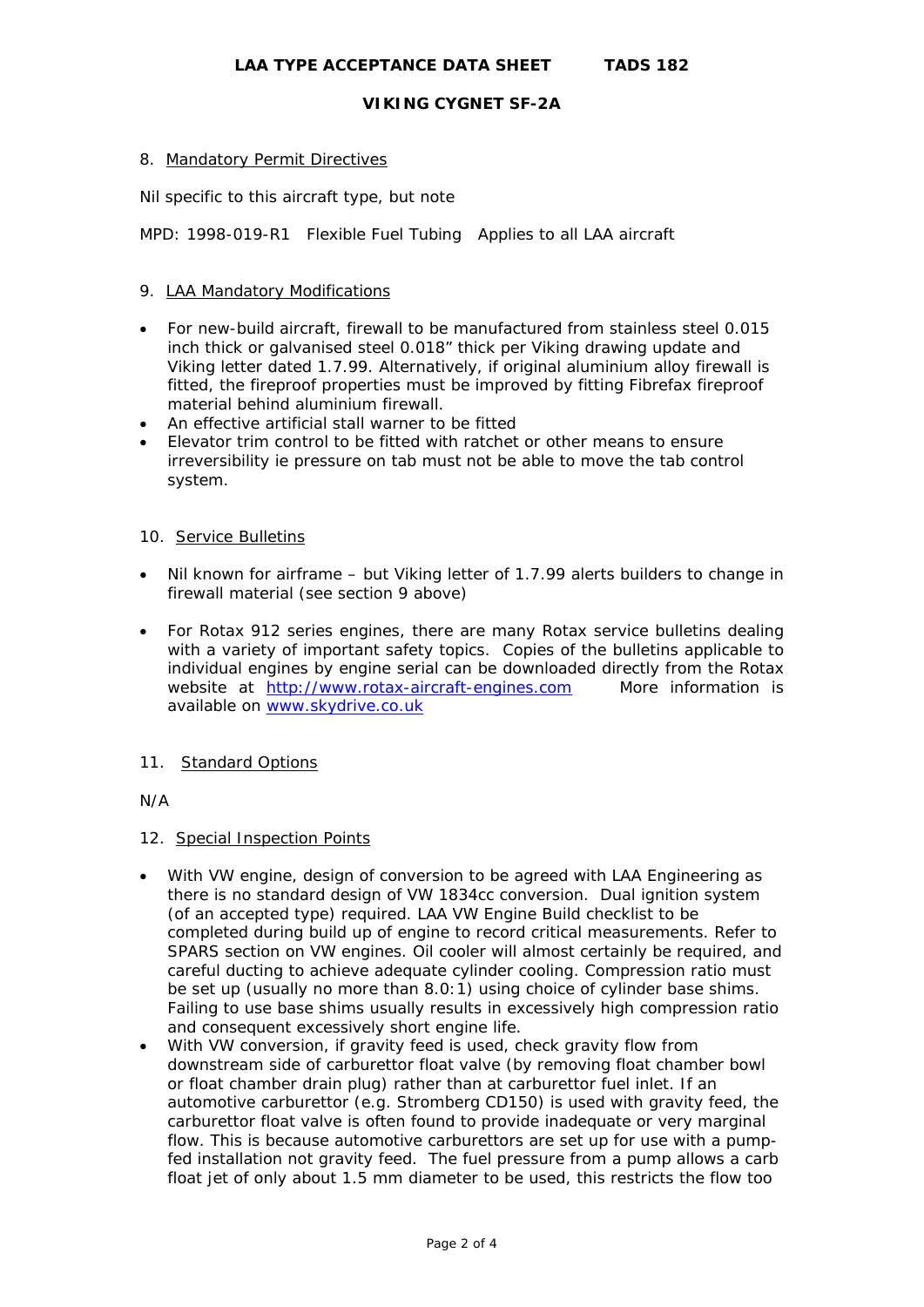much with the much lesser fuel pressure in a typical gravity fed system. This is a common cause of lean running and engine failure. This is cured by fitting a larger diameter jet to the float valve, (typically 2.5 to 3mm diameter) or carefully opening up the existing jet and lapping it in with a household brass polish.

- With VW engine, quality of fit of propeller hub on crankshaft nose is critical to security of propeller mounting in flight.
- With Rotax 912-UL engine, refer to LAA for design of engine mount
- With Rotax 912-UL engine, Rotax 912 series installation checklist to be completed and submitted along with permit to Fly application.

# 13. Operating Limitations and Placards

Maximum number of occupants authorised to be carried: Two The aircraft must be operated in compliance with the following operating limitations, which shall be displayed in the cockpit by means of placards or instrument markings:

Aerobatic Limitations

Intentional spinning is prohibited

Aerobatic manoeuvres are prohibited

Loading Limitations

Maximum Total weight Authorised: 1100 Lbs

CG Range: 20.5 inches to 25.0 inches aft of datum.

Datum Point is: bottom edge of instrument panel

Engine Limitations

Maximum Engine RPM: 3400 (with VW engine)

5800 (with Rotax 912-UL engine)

Airspeed Limitations

Maximum Indicated Airspeed: 135 mph

Other Limitations

 The aircraft shall be flown by day and under Visual Flight Rules only. Smoking in the aircraft is prohibited.

Additional Placard

"Occupant Warning - This Aircraft has not been Certificated to an International Requirement"

Fireproof identification plate must be fitted to fuselage, engraved or stamped with aircraft's registration letters

- 14. Additional Engine Limitations/Placards
- With VW: Max CHT: 225C Max EGT: 800C Max Oil temp: 90C Max Oil pressure Min 2.5 Kg/sq cm @3000 RPM
- With Rotax 912-UL: Maximum CHT: 150C Max Coolant Temp: 115C (with 100% Evans coolant) Oil Temp Limits: 50C to 140C (Normal 90-110C) Oil Pressure 2-5 Bar Minimum Fuel Pressure: 0.15 bar